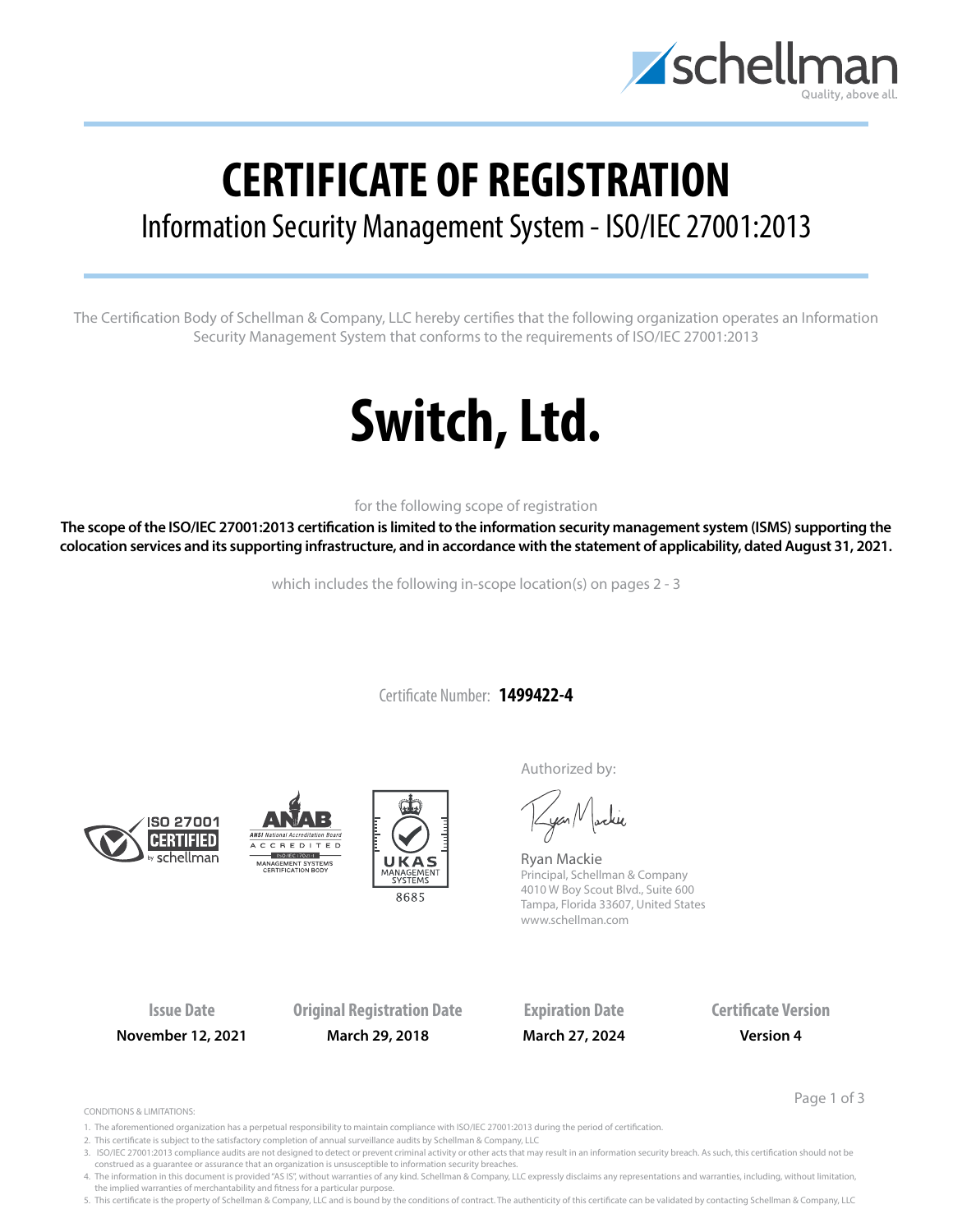### **In-Scope Location(s)**

| Location                                                                                                                          | <b>Function / Role</b>                      |
|-----------------------------------------------------------------------------------------------------------------------------------|---------------------------------------------|
| Las Vegas, Nevada (LAS 9) Data Center Facility<br>7365 Lindell Road<br>Las Vegas, Nevada 89139<br><b>United States</b>            | Main ISMS Facility and Data Center Facility |
| Las Vegas, Nevada (LAS 2) Data Center Facility<br>2475 Arden Street<br>Las Vegas, Nevada 89104<br><b>United States</b>            | Data Center Facility                        |
| Las Vegas, Nevada (LAS 4) Data Center Facility<br>4495 East Sahara Avenue<br>Las Vegas, Nevada 89104<br><b>United States</b>      | Data Center Facility                        |
| Las Vegas, Nevada (LAS 5) Data Center Facility<br>4489 East Sahara Avenue<br>Las Vegas, Nevada 89104<br><b>United States</b>      | Data Center Facility                        |
| Las Vegas, Nevada (LAS 7) Data Center Facility<br>7135 South Decatur Boulevard<br>Las Vegas, Nevada 89118<br><b>United States</b> | Data Center Facility                        |
| Las Vegas, Nevada (LAS 8) Data Center Facility<br>5225 West Capovilla Avenue<br>Las Vegas, Nevada 89118<br><b>United States</b>   | Data Center Facility                        |
| Las Vegas, Nevada (LAS 10) Data Center Facility<br>7375 Lindell Road<br>Las Vegas, Nevada 89139<br><b>United States</b>           | Data Center Facility                        |
| Las Vegas, Nevada (LAS 11) Data Center Facility<br>7380 Lindell Road<br>Las Vegas, Nevada 89118<br><b>United States</b>           | Data Center Facility                        |
| Las Vegas, Nevada (LAS 12) Data Center Facility<br>5325 West Capovilla Avenue<br>Las Vegas, Nevada 89118<br><b>United States</b>  | Data Center Facility                        |
|                                                                                                                                   | Page 2 of 3                                 |

CONDITIONS & LIMITATIONS:

- 1. The aforementioned organization has a perpetual responsibility to maintain compliance with ISO/IEC 27001:2013 during the period of certification.
- 2. This certificate is subject to the satisfactory completion of annual surveillance audits by Schellman & Company, LLC

construed as a guarantee or assurance that an organization is unsusceptible to information security breaches. 4. The information in this document is provided "AS IS", without warranties of any kind. Schellman & Company, LLC expressly disclaims any representations and warranties, including, without limitation,<br>the implied warrantie

5. This certificate is the property of Schellman & Company, LLC and is bound by the conditions of contract. The authenticity of this certificate can be validated by contacting Schellman & Company, LLC

<sup>3.</sup> ISO/IEC 27001:2013 compliance audits are not designed to detect or prevent criminal activity or other acts that may result in an information security breach. As such, this certification should not be